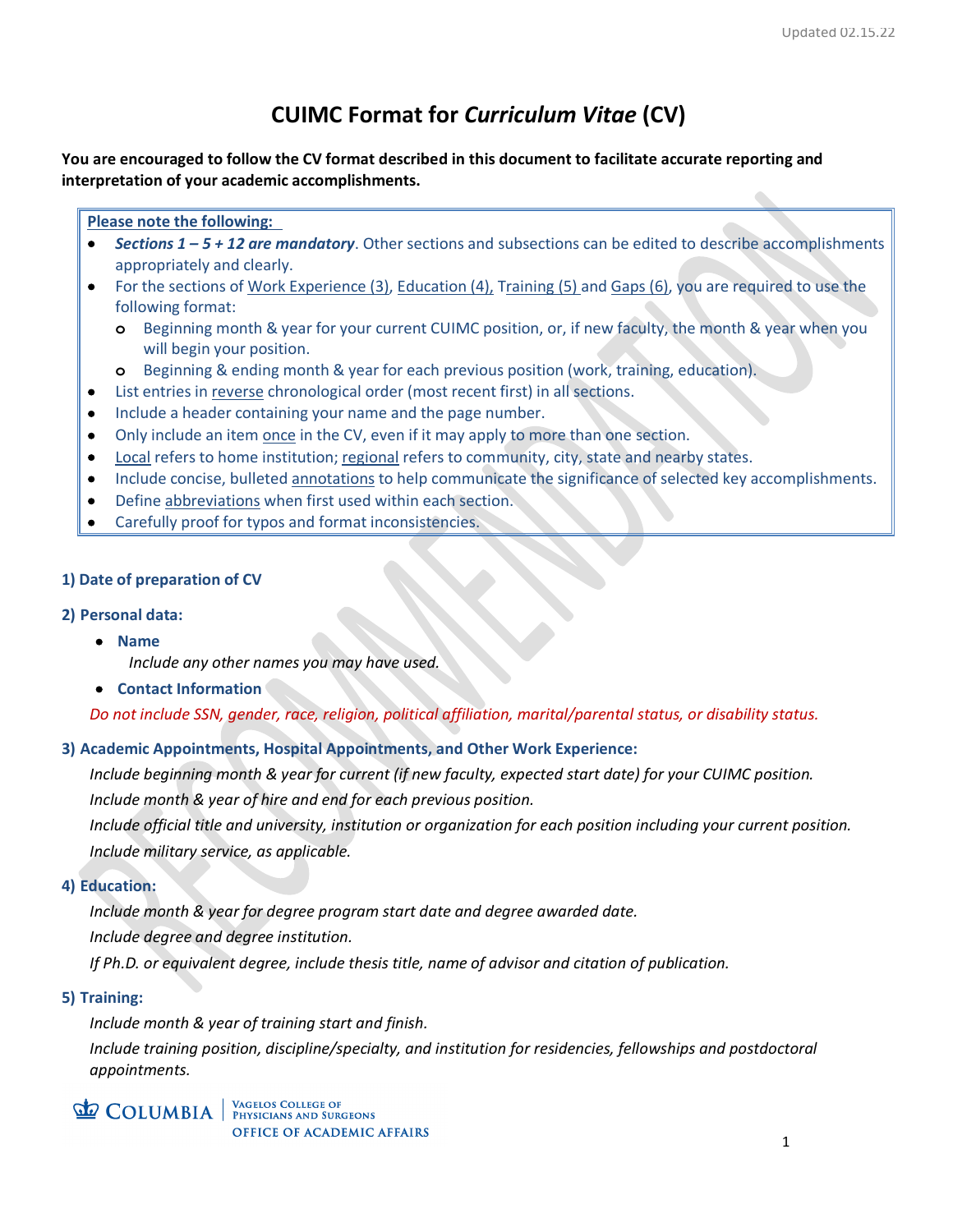#### **6) Explanation of any gaps in work/training/education** *(as applicable)*:

*Include brief descriptions of any gaps in work/education history that are greater than six months.*

### **7) Licensure and Board Certification,** *as applicable:*

*List separately by category. Include both active licenses and inactive licenses. Include the state and year of licensure. Do not list DEA numbers. Categories:*

- **Licensure**
- **Board qualification(s)**

#### **8) Honors & Awards:**

*Include professional awards, election to selected professional societies, important invited lectureships, and special appointments. Include year received and name of awarding institution.*

*Annotate, as needed (e.g., description, selection process, number of recipients per year)*

(Examples include honorary titles; Columbia, NYP or external professional or community awards; election to Columbia, NYP or external professional committees or a CUIMC professional Academy (e.g. Apgar Academy of Medical Educators, Academy of Clinical Excellence (ACE), Academy of Community and Public Service).)

#### **9) Administrative Leadership and Academic Service:**

#### • **Academic Service**

*Include involvement on local, regional or national/international committees or service activities Include month(s) & year(s), your role, type of activity, name of committee, and name of institution or organization.* 

(Examples include leadership or service on professional local, regional, national or international governance, advisory committees or task forces; leadership or service in activities promoting diversity, equity and inclusion (DEI) or community engagement.)

# • **Administrative Leadership at CUIMC and NYP**

*Include involvement on CUIMC, CU or NYP committees or service activities. Include month(s) & year(s), your role, title (if applicable), type of activity, name of committee, and name of institution or organization.* (Examples include leadership or service related to education or training, research or clinical practice; leadership or service supporting student or trainee admissions, faculty promotions, DEI, wellness, compliance or community engagement.)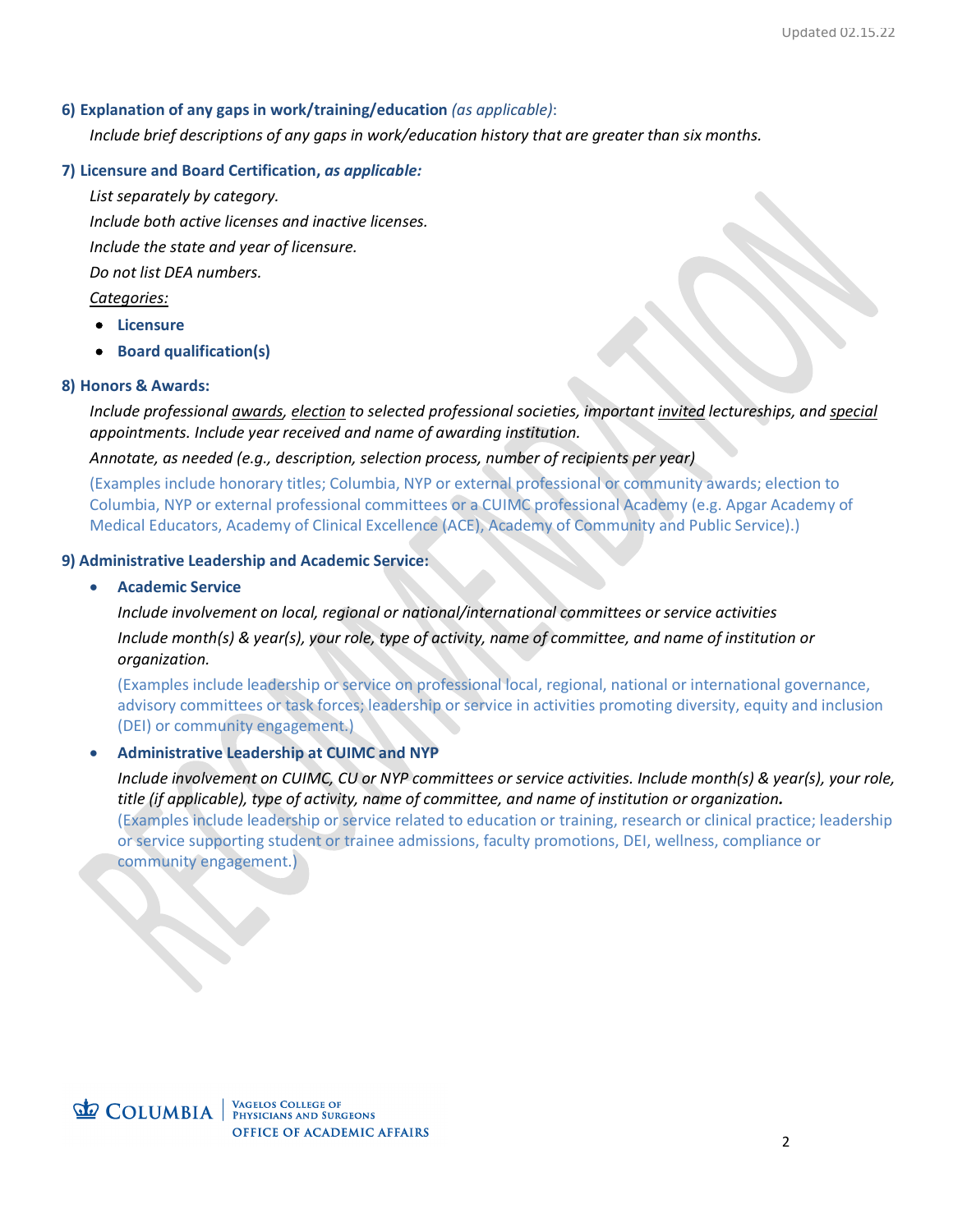#### **10) Professional Organizations and Societies:**

*List separately by category and by local, regional, national and international levels. Include data such as learner evaluations communicating the quality of educational contributions, if possible.*

- **Memberships and Positions**
- **Consultative**
- **Editorial Board**
- **Journal Reviewer**

#### **11) Fellowship and Grant Support:**

*List separately by category.*

*Include dates, grant title, name of granting institution/organization, grant number, direct support funds, and your role.* 

*Include the PI if other than yourself.*

#### *Categories:*

- **Active Research Funding**
- **Past Support**
- **Pending Funding**

#### **12) Educational Contributions:**

*List separately by category and whether at a local, regional, national and international level. Include data such as learner evaluations communicating the quality of educational contributions, if possible. Categories:*

• **Direct Teaching/Precepting/Supervising**

*Include year(s), type and scope (i.e., contact hours) of teaching, type and number of learners, and your role.* (Examples include teaching courses; lecturing or precepting individuals or groups of learners (e.g. internal or external students, trainees, faculty, staff or community members/groups); supervision of outpatient or inpatient clinical care.)

• **Advising and Mentorship** *Include year(s), nature of advising/mentoring, name of mentee, current status of mentee, and mentee accomplishments, when possible.* (Examples include mentorship of medical or other students, trainees (residents, fellows), faculty, staff or community members/groups)

• **Educational Administration and Leadership**  *Include year(s), scope (i.e., contact hours), leadership role, and nature of the program.* (Examples include leadership or service to a course, clerkship or training program; leadership or service on committees or task forces for internal or external education or training.)

• **Instructional/Educational Materials used in Print or other Media** *Include year(s), scope (i.e., contact hours), type of product/innovation, type of learner, your contribution, intended audience, and how the material is used. If published in print or web, include citation, or URL.* (Examples include development, expansion or novel applications for curricula, syllabi, tutorial classes, simulation programs, electronic or virtual educational material, training videos.)

**COLUMBIA** WAGELOS COLLEGE OF **OFFICE OF ACADEMIC AFFAIRS**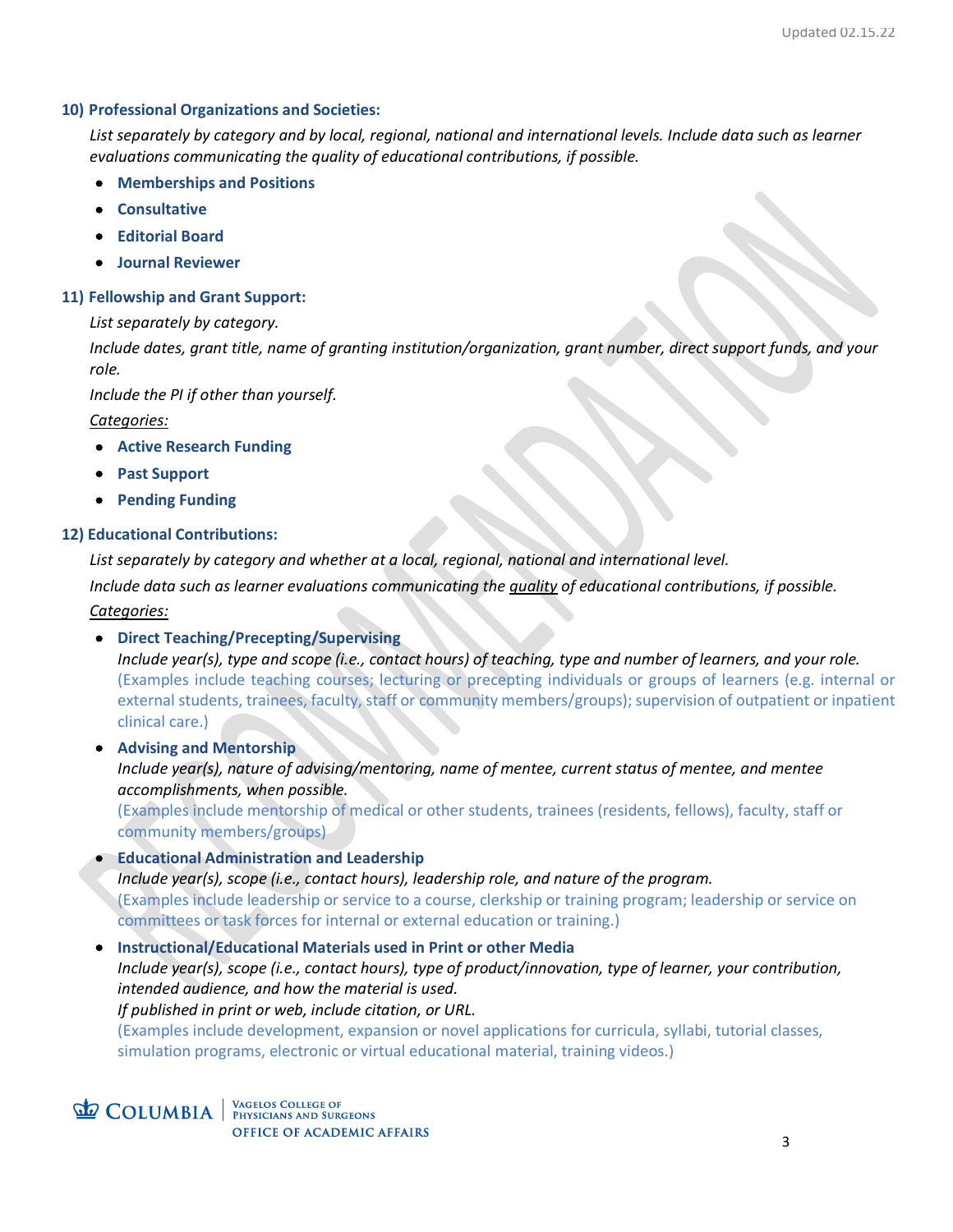### • **Community Education or Training**

(Examples include medical journalism; media presentations; education or training of lay medical advocacy/advisory groups, community-based students or organizations, or other learner groups; community events for health education or promotion.)

• **Continuing Education and Professional Education** *Include nature of the activity, scope (i.e., contact hours), type and number of learners, and your role.* (Examples include organizing or teaching continuing professional education (e.g. CME, CNU or other continuing health professional educational)).

#### **13) Report of Clinical Care and Public Health Interventions**

*List separately by category and for local, regional, national and international.*

• **Clinical Practice or Public Health Activities** *Include year(s) of practice, name and location of practice, type of activity, level of activity (e.g., sessions, days or hours per week or month).*  (Examples include inpatient or outpatient attending; performing special procedures; ambulatory or ICU

practice; local, regional national or international public health program design, implementation or evaluation.)

• **Clinical or Public Health Innovations**

*Include time of innovation launch, title/location of innovation, your role, short description of the influence of the innovation on clinical care or practice management.* 

(Examples include novel approaches to diagnosis, treatment or prevention of disease; development or application of technology to clinical and population health care; development of models of care delivery.)

# • **Clinical and/or Public Health Administration and Leadership** *Include year(s), leadership role, and description of activity/program.* (Examples include developing or implementing patient safety initiatives, clinical programs, organization of clinical practice, procedures, clinical care protocols, pathways or multi-disciplinary approaches.)

• *Additional Clinical or Public Health Service Activities*

*Include year(s), role, and description of activity/program.* (Examples include providing or organizing public health or community medical service, international medical services, telemedicine, innovative partnerships.)

#### **14) Patents & Inventions:**

*List separately by category:*

• **Patents**

*Include all inventors, title of invention, patent number.*

• **Patent Applications** 

*Include all authors, title of invention, patent application number.*

#### **15) Publications:**

*Number publications, in reverse chronological order, by category.*

*Include all authors in the sequence in which they appear on the publication; complete title of publication; name of journal; year of publication; volume number; and inclusive pagination (e.g., 444-459). (Reordering of authors, omission of names, or the use of "et al" is not permitted.)* 

**COLUMBIA** WAGELOS COLLEGE OF **OFFICE OF ACADEMIC AFFAIRS**